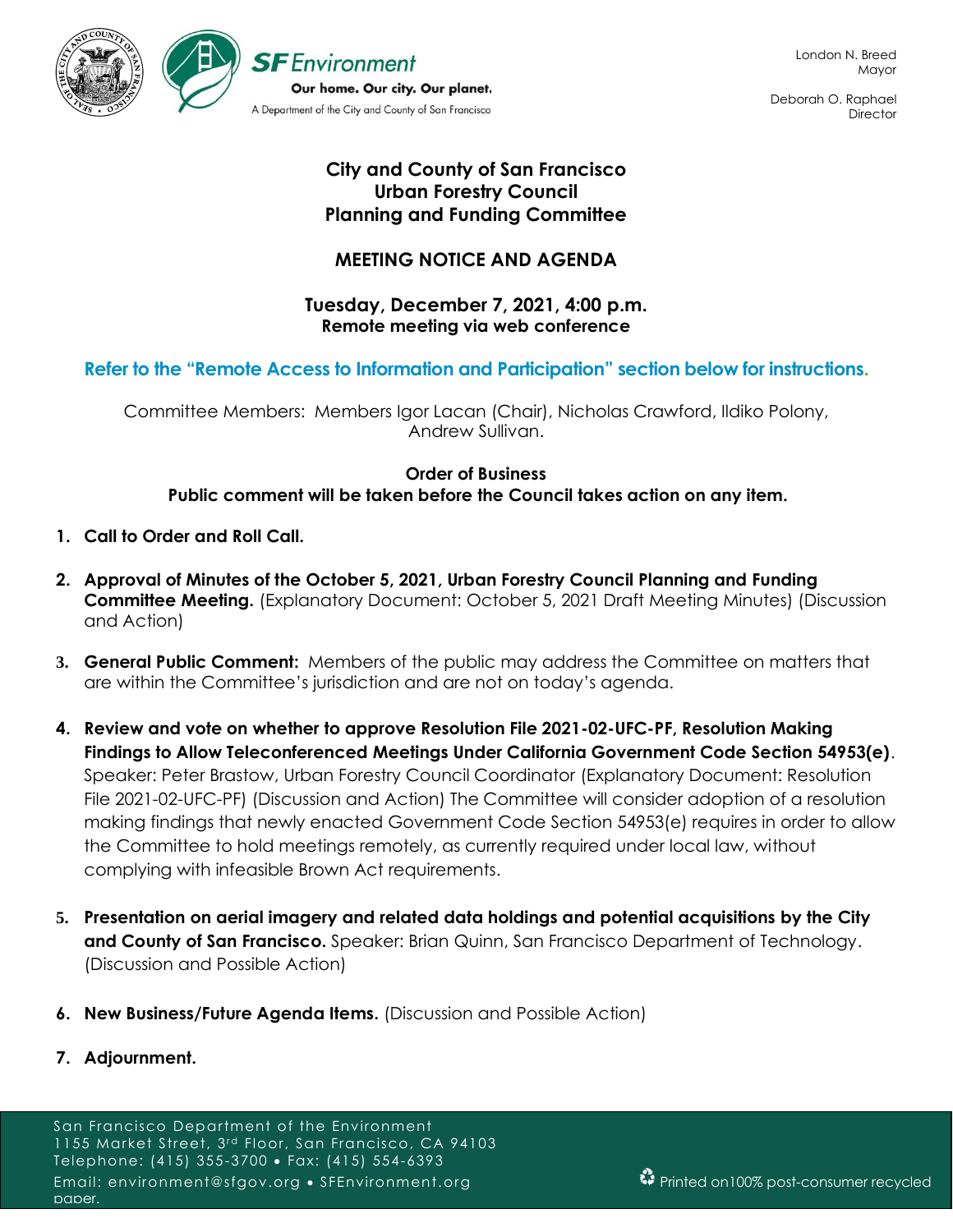**The next Planning and Funding Committee meeting is on January 4, 2022, at 4:00 p.m. In compliance with the San Francisco Health Officer's Order No. C19-07c, directing all individuals to "shelter in place", public meetings, panels and other advisory bodies will continue on a remote conferencing basis only. Find out about upcoming deadlines, public hearings and meetings. Search the SFEnvironronment.org website archived minutes and agenda.**

# **Remote Access to Information and Participation**

This meeting will be held remotely using video conferencing, through the WebEx Meetings platform, and by telephone for members of the public who are unable to attend using computers or smart devices.

# **Attending the Meeting: Watch or Listen**

Members of the public have the following options for attending the meeting:

#### Option 1: Watch the meeting using a computer or smart device by clicking on the following link:

#### **https://ccsf.webex.com/ccsf/onstage/g.php?MTID=eabe7f24a94353bd4acfec4862625e0c8**

- If you are able to and would like to watch via your computer, please follow these instructions: i) Click on the link above; ii) Enter your first name, last name, and email address if desired; iii) Click "Join by Browser" (directly beneath the "Join Now" button).
- If you are able to watch via your smart mobile device: i) Download the WebEx Meetings application; ii) Click on the link above; iii) Click "Join"; iv) Enter your name and email; v) Click "Ready to Join".

Option 2: Join the meeting by phone if you do not have access to a computer or smart device. Dial: **415-655-0001** and then enter the Access Code: **2492 633 0457**

## **Participating During Public Comment**

Members of the public will have opportunities to participate during public comment. The public is asked to wait for the particular agenda item before making a comment on that item. Comments will be addressed in the order they are received. When the moderator announces that the Committee is taking public comment, members of the public can:

> Participate over the phone (see above) by pressing \*3 (this step is very important, as it will activate the "Raise Hand" icon in the Participant window).

Depending on the number of people also in line ahead of you, you may have to wait before it is your opportunity to speak. When it is your turn, you will be notified that your line has been unmuted, and it will be your opportunity to speak. Your line will be muted again when your allotted time expires.

In accordance with Governor Gavin Newsom's statewide order for all residents to "Stay at Home" and the numerous local and state proclamations, orders and supplemental directions - aggressive directives have been issued to slow down and reduce the spread of the COVID-19 virus. Copies of explanatory documents are available, 1) on the Urban Forestry Council webpage [https://sfenvironment.org/about/taskforce/urban-forestry-council;](https://sfenvironment.org/about/taskforce/urban-forestry-council) or (2) upon request to the Commission Affairs Manager, at telephone number 415-355-3700, or via e-mail at peter.brastow@sfgov.org.

#### **Important Information**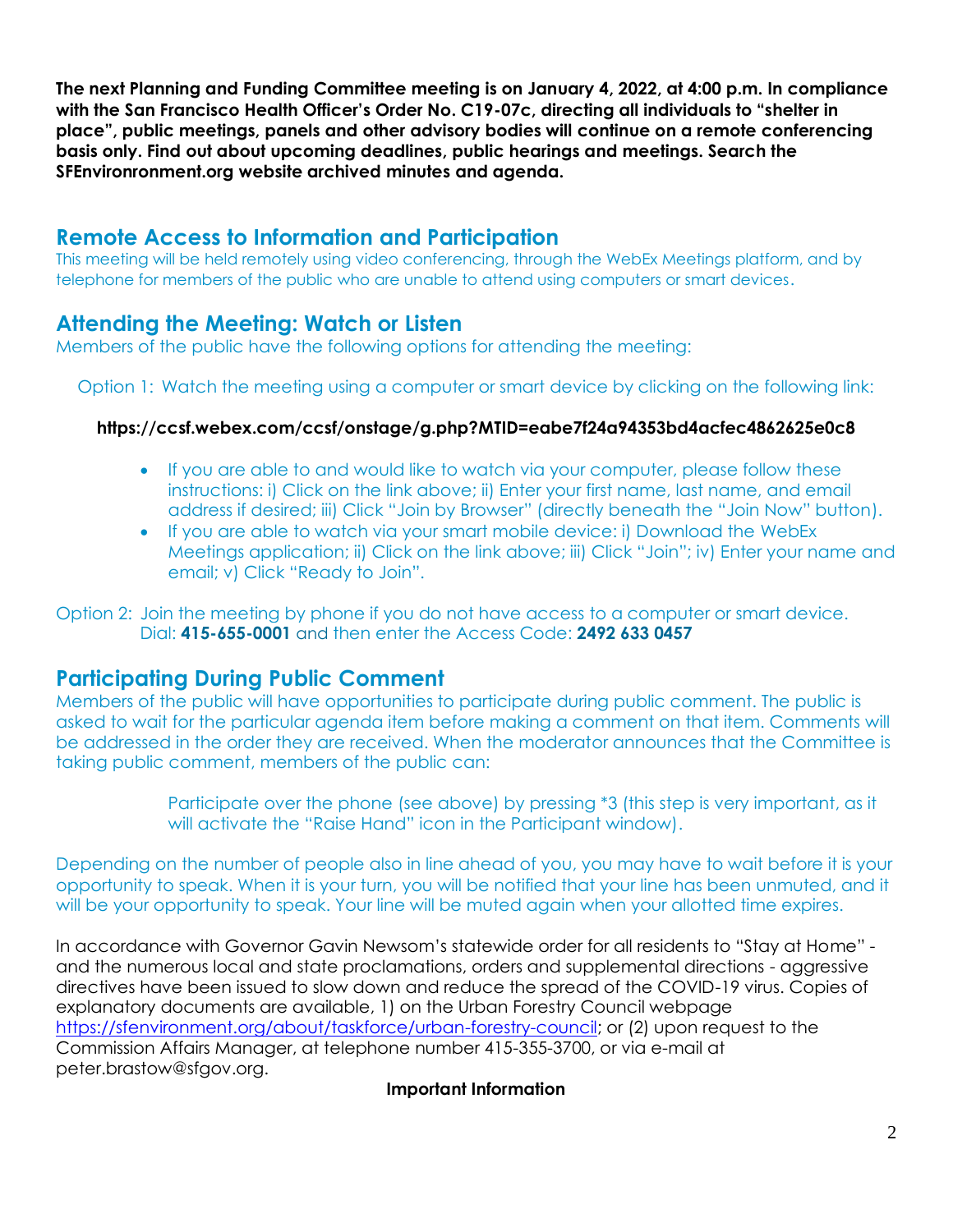The ringing of and use of cell phones, pagers and similar sound-producing electronic devices are prohibited at this meeting. Please be advised that the Chair may order the removal from the meeting room of any person(s) responsible for the ringing or use of a cell phone, pager, or other similar sound-producing electronic devices.

### **Public Comment**

At this time, members of the public may address the Committee on items of interest that are within the subject matter jurisdiction of the Committee but are not on today's agenda. Public comment will be taken following each agendized item. Each member of the public may address the Committee for up to three minutes, unless otherwise announced by the Chair. If it is demonstrated that the comments by the public will exceed 15 minutes, the Chair may continue Public Comment to another time during the meeting.

NOTE: Persons unable to attend the meeting may submit to the Committee, by the time the proceedings begin, written comments regarding the agenda items above. These comments will be made a part of the official public record and shall be brought to the attention of Committee Members. Any written comments should be sent to: Commission Affairs Manager, Department of the Environment, peter.brastow@sfgov.org, by 5:00 p.m. on the day prior to the hearing. Written public comment received by the Council will be posted as an attachment to the minutes.

The Brown Act forbids the Committee from taking action or discussing any item or issue not appearing on the posted agenda. This rule applies to issues raised in public comment as well. In response to public comment, not on an agendized item, the Committee is limited to:

1. Briefly responding to statements made or questions posed by members of the public, or

2. Request staff to report back on a matter at a subsequent meeting, or

3. Directing staff to place the item or issue on a future agenda (Government Code Section 54954.2(a).)

### **Disability Access**

The Urban Forestry Council meetings will be held virtually. The Committee meeting rooms are closed.

The following services are available on request 48 hours prior to the meeting; except for Monday meetings, for which the deadline shall be 4:00 p.m. of the last business day of the preceding week: For American sign language interpreters or the use of a reader during a meeting, a sound enhancement system, and/or alternative formats of the agenda and minutes, please contact the Department of Environment at (415) 355-3700 or peter.brastow@sfgov.org to make arrangements for the accommodation. Late requests will be honored, if possible.

In order to assist the City's efforts to accommodate persons with severe allergies, environmental illnesses, multiple chemical sensitivity or related disabilities, attendees at public meetings are reminded that other attendees may be sensitive to various chemical-based products. Please help the City accommodate these individuals. Individuals with chemical sensitivity or related disabilities should call the Mayor's Office on Disability at (415) 554-6789 or (415) 554-6799 (TTY) for additional information.

#### **Language Access**

Per the Language Access Ordinance (Chapter 91 of the San Francisco Administrative Code), Chinese, Spanish and or Filipino (Tagalog) interpreters will be available upon requests. Meeting Minutes may be translated, if requested, after they have been adopted by the Commission. Assistance in additional languages may be honored whenever possible. To request assistance with these services please contact the Commission Affairs Manager at 415-355-3700 or peter.brastow@sfgov.org, at least 48 hours in advance of the hearing. Late requests will be honored if possible.